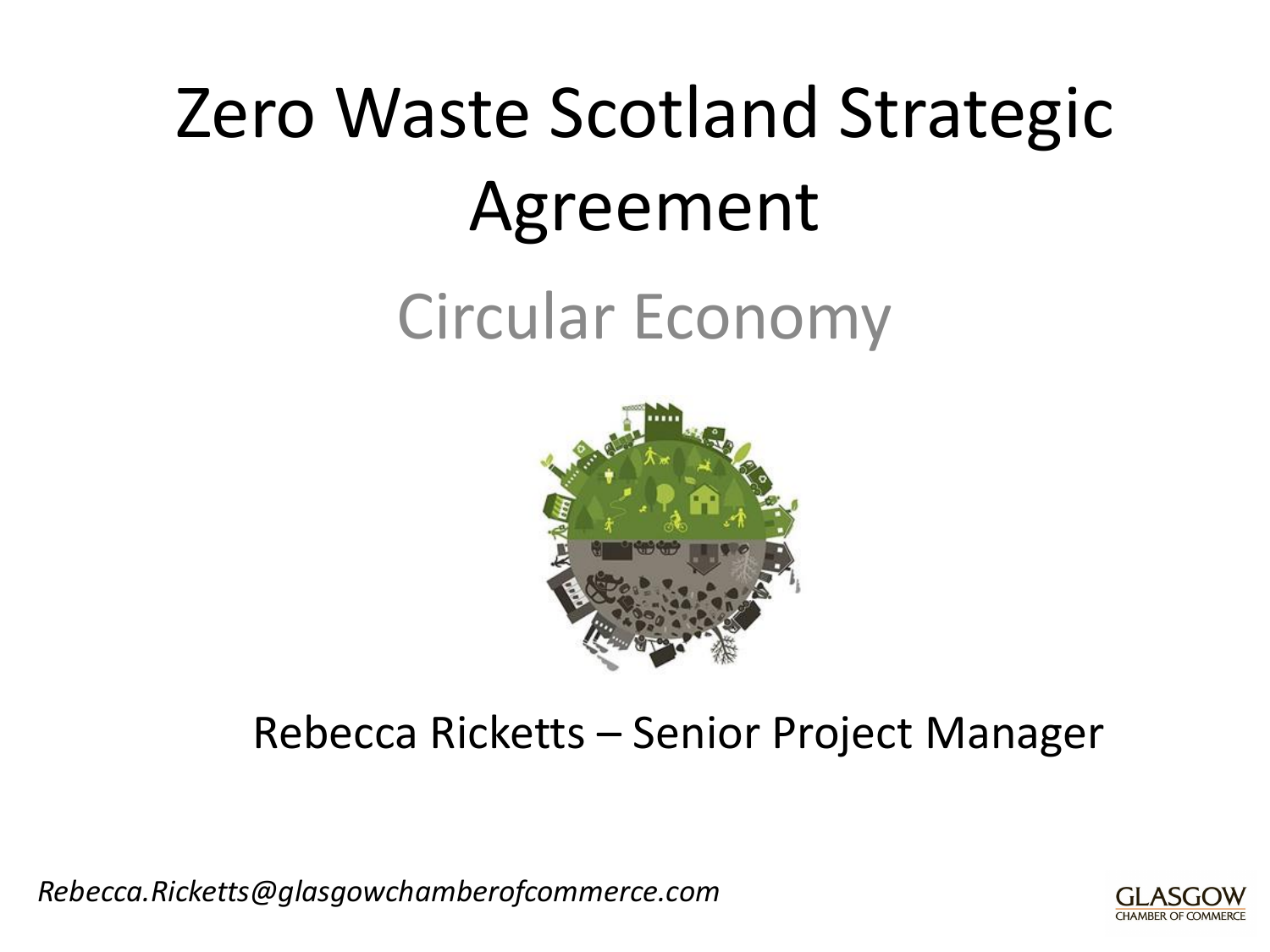

### To become a *Circular City*

Establishing Glasgow as a business leader in Circular Economy for Scotland



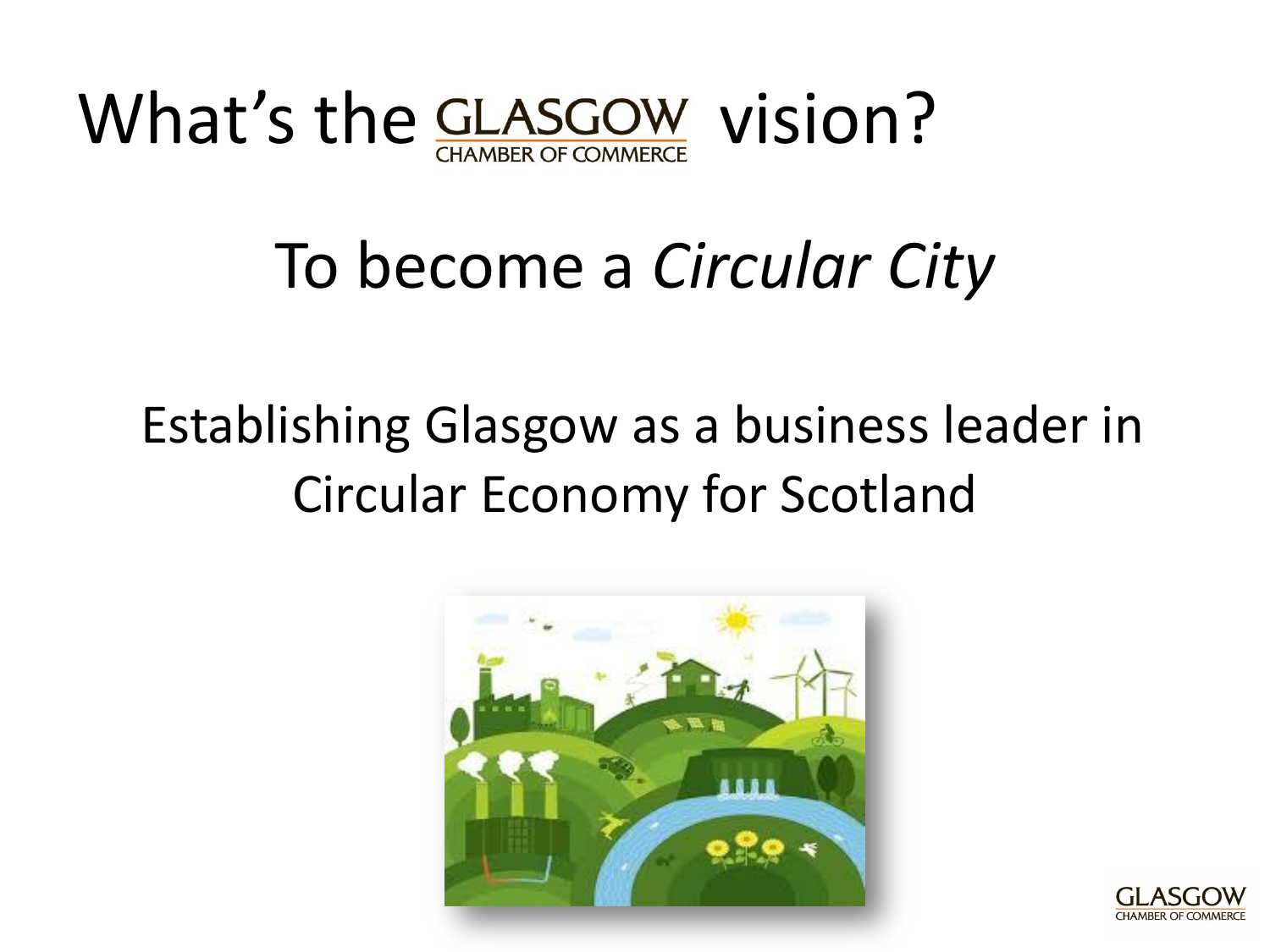## Why?

### The survival and sustainability of tomorrow's cities is dependent on circularity



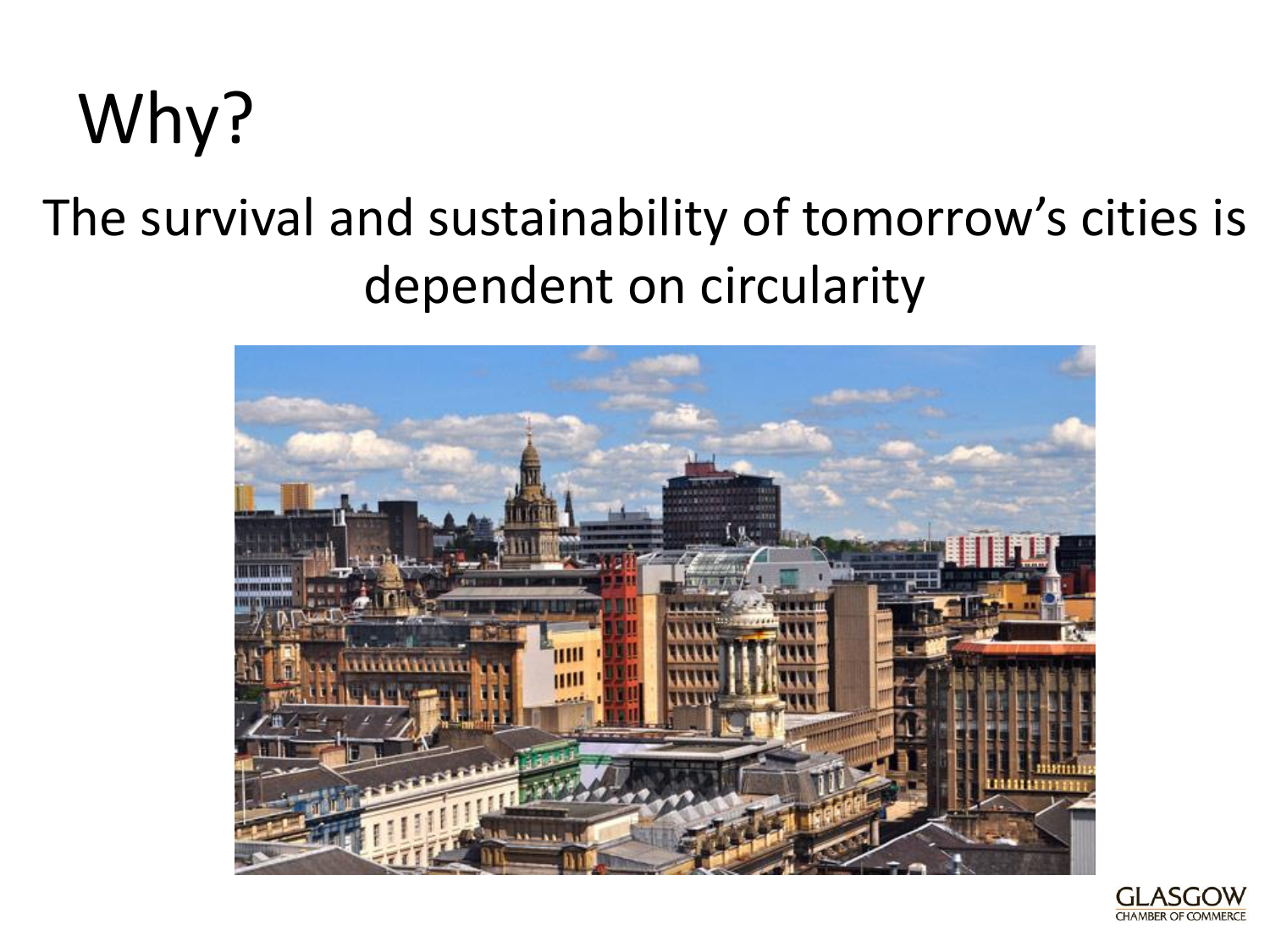### Agreement

#### **3 years from Oct 2015 at £109k per year (grant funding).**

Pioneer and pilot a range of Circle Economy initiatives with Zero Waste Scotland in Glasgow.

#### **Aim:**

Transfer knowledge and implement new initiatives across Scotland to drive the Zero Waste Scotland's Agenda.









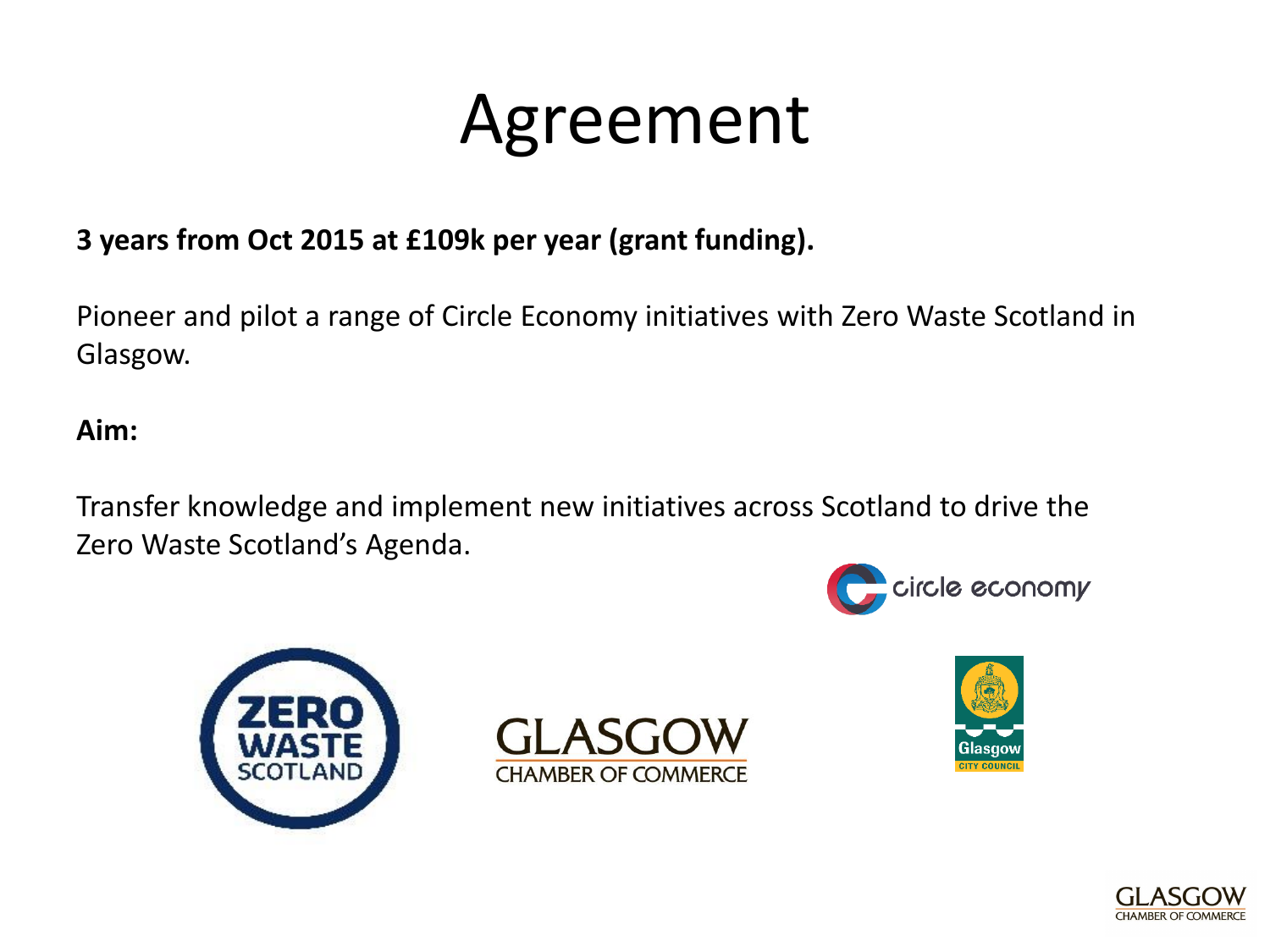## Pioneering initiatives

#### • **Regional Circle Scan of Glasgow (2nd in world)**

- 1) Map material flows & value added
- 2) Evaluate select chains
- 3) Establish future vision
- 4) Develop action agenda & policy



#### • **Circle Economy Influencer dinner & Mini Summit Glasgow**

#### • **Glasgow Circular Economy BOOSTCamp**

- 1) Power of the crowd
- 2) Intense collaboration
- 3) Mix of participants
- 4) Long term effect

*Transfer knowledge and best practice on Circular Economy to Glasgow & Scotland*

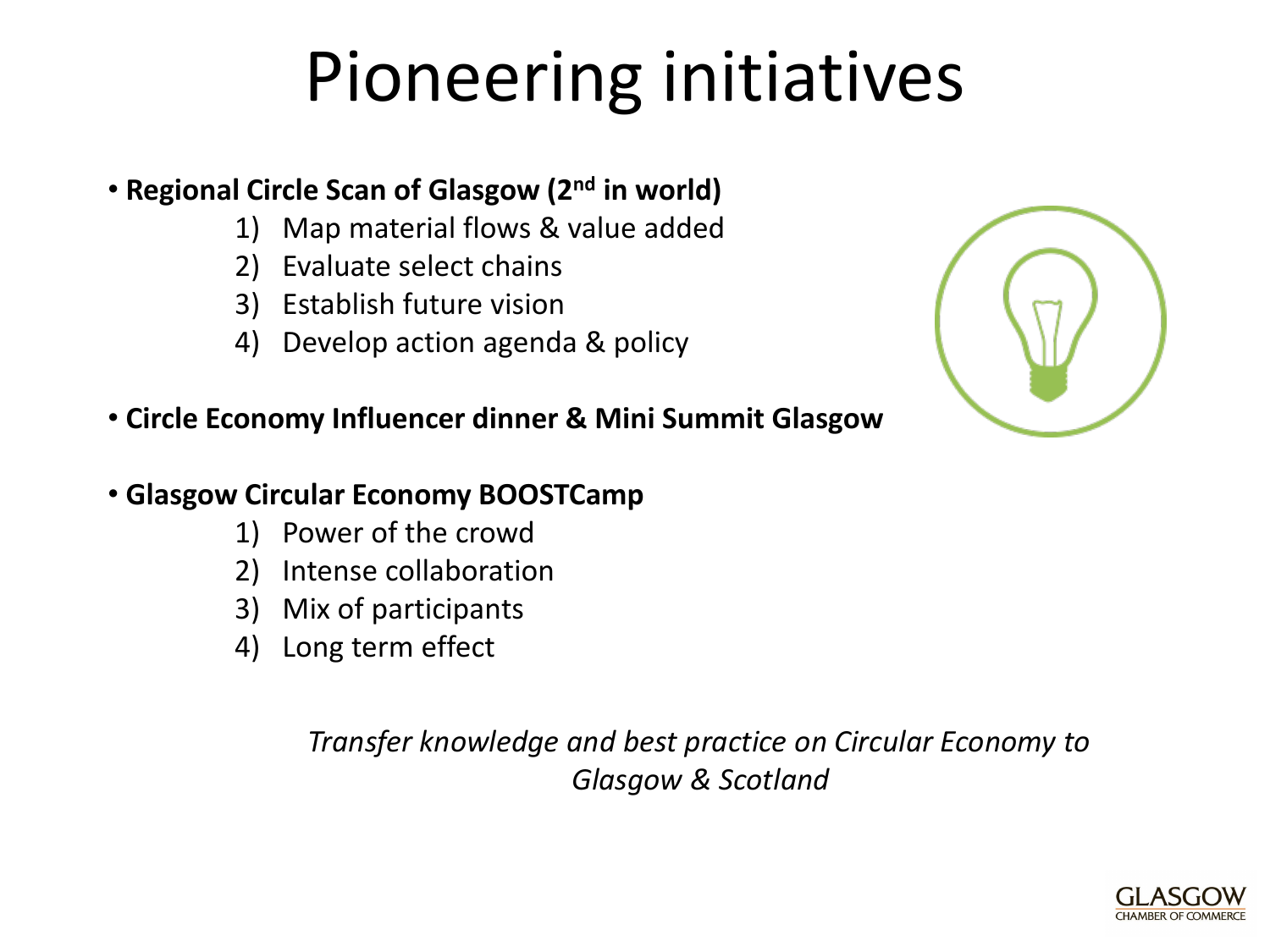### Green Business Network

- Project Manager appointed  $-$  Nov 30<sup>th</sup>, 2015
- Member insight study
- Developed communication plan



• Green Light Programme

**GLASGOW CHAMBER** OF COMMERCE

• Partnership development – e.g. All Energy, Scottish Enterprise, Young Enterprise Scotland.

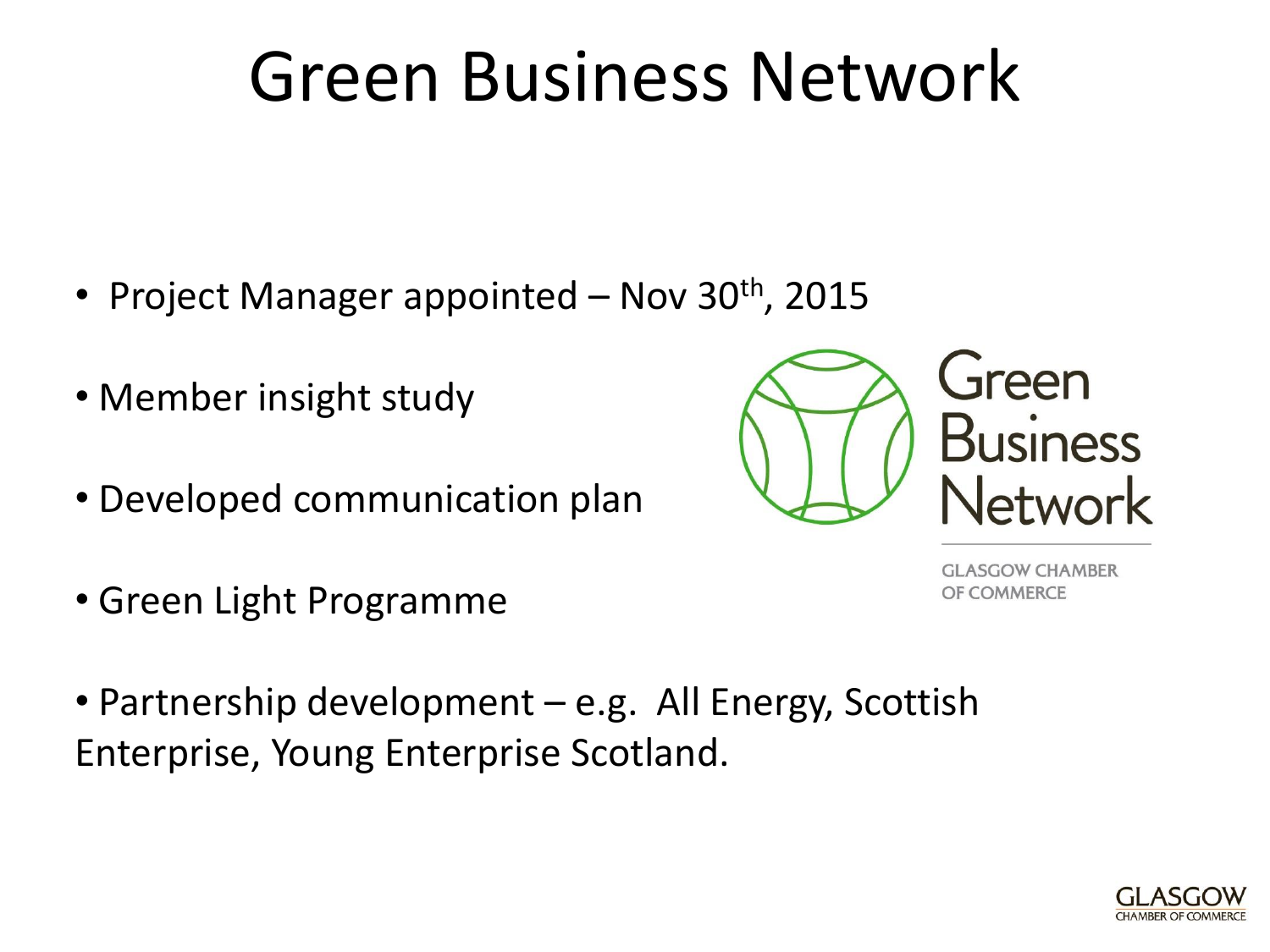## Business & Members benefits

Benefits of adopting Circular Economy work practice:

- Tackling over spend
- Environmental priorities
- Performance & innovation
- Economic growth